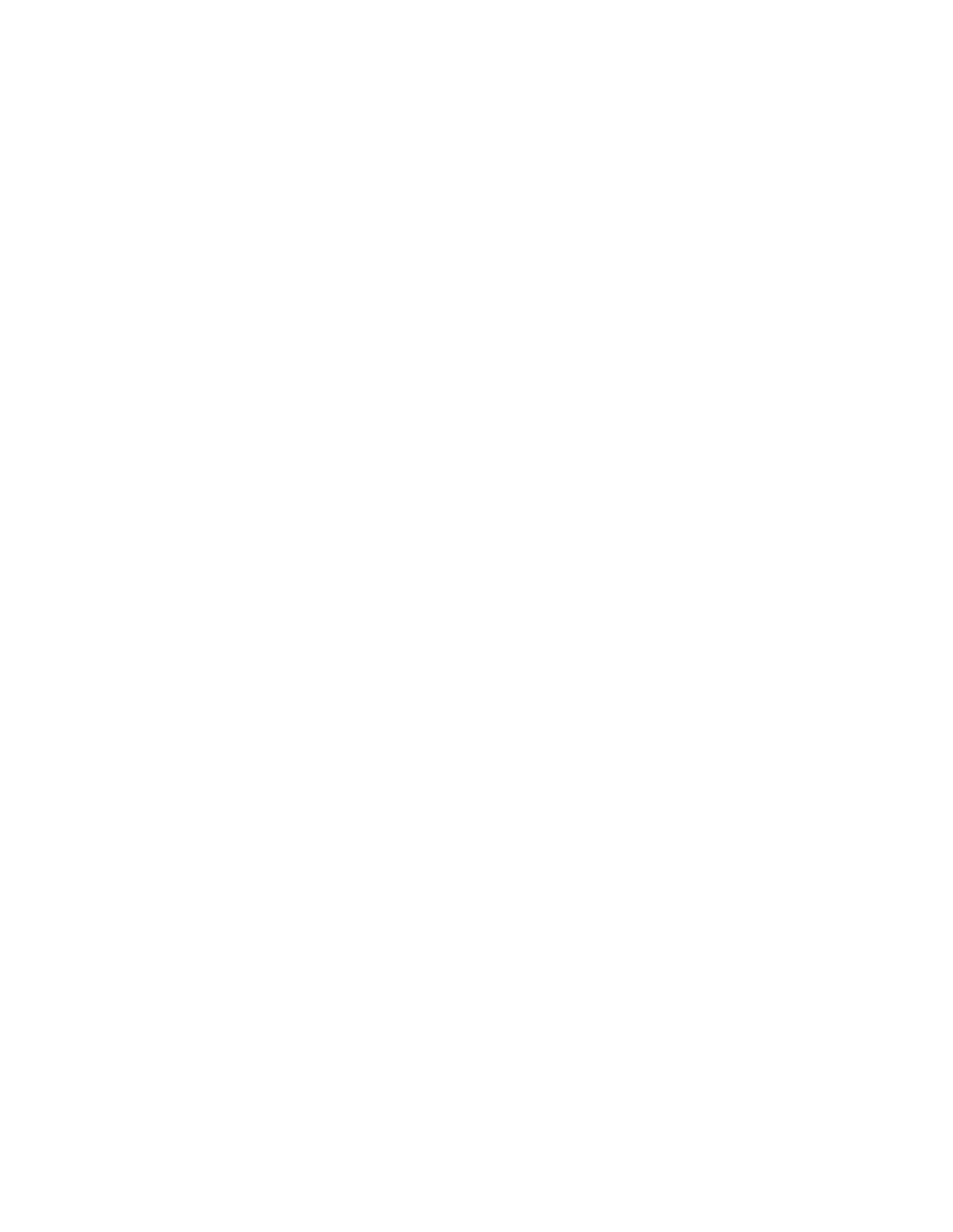## **Appendix A: Water Law Resource List**

## **Introduction**

**Introduction to Laws and Regulations, U.S. EPA:** Website summarizing the federal lawmaking process. *Available at:* http://www.epa.gov/epahome/lawintro.htm.

**Major Environmental Laws, U.S. EPA:** Website summarizing major statutes or laws applicable to EPA programs. *Available at:* http://www.epa.gov/epahome/laws.htm

**Naiman, R.J. and Bilby R.E. (eds.) (1998).** *River Ecology and Management, Lessons From the Pacific Coastal Ecoregion.* **New York: Springer-Verlag:** Chapter 22 summarizes major federal and state river laws.

#### **Federal Laws**

*The National Environmental Policy Act: A Study of Its Effectiveness After Twenty-five Years.* **Council on Environmental Quality, 1997:** Document reporting the effectiveness of the National Environmental Policy Act (NEPA). *Available at:* http://ceq.eh.doe.gov/nepa/nepa25fn.pdf

#### **State Laws**

**Washington State Department of Ecology-Laws and Rules:** Website providing links to Washington State environmental laws and rules, including many of the water laws. *Available at:* http://www.ecy.wa.gov/laws-rules/ecywac.html

**Water Quality Standards for Surface Waters of the State of Washington, Chapter 173- 201A, Washington Administrative Code:** Website provides links to chapter codes designating water uses, criteria, and compliance with water quality standards. *Available at:* http://www.leg.wa.gov/WAC/index.cfm?section=173-201A-010&fuseaction=section

**Washington's Water Quality Management Plan to Control Nonpoint Source Pollution. Washington Department of Ecology, 99-26, 2000:** 603 Page document includes a comprehensive needs assessment and strategies for improving programs to protect water quality in Washington.

Available at: http://www.ecy.wa.gov/biblio/9926.html.

**Water Quality Assessments and Total Maximum Daily Loads (TMDLs) for Washington Waters, Washington Department of Ecology:** Section 303(d) of the federal [Clean Water](http://www4.law.cornell.edu/uscode/33/ch26.html)  [Act](http://www4.law.cornell.edu/uscode/33/ch26.html) requires states to develop a list of polluted water bodies every two years. For more information see the following websites:

• *Overview of TMDLs available at:* http://www.ecy.wa.gov/programs/wq/tmdl/